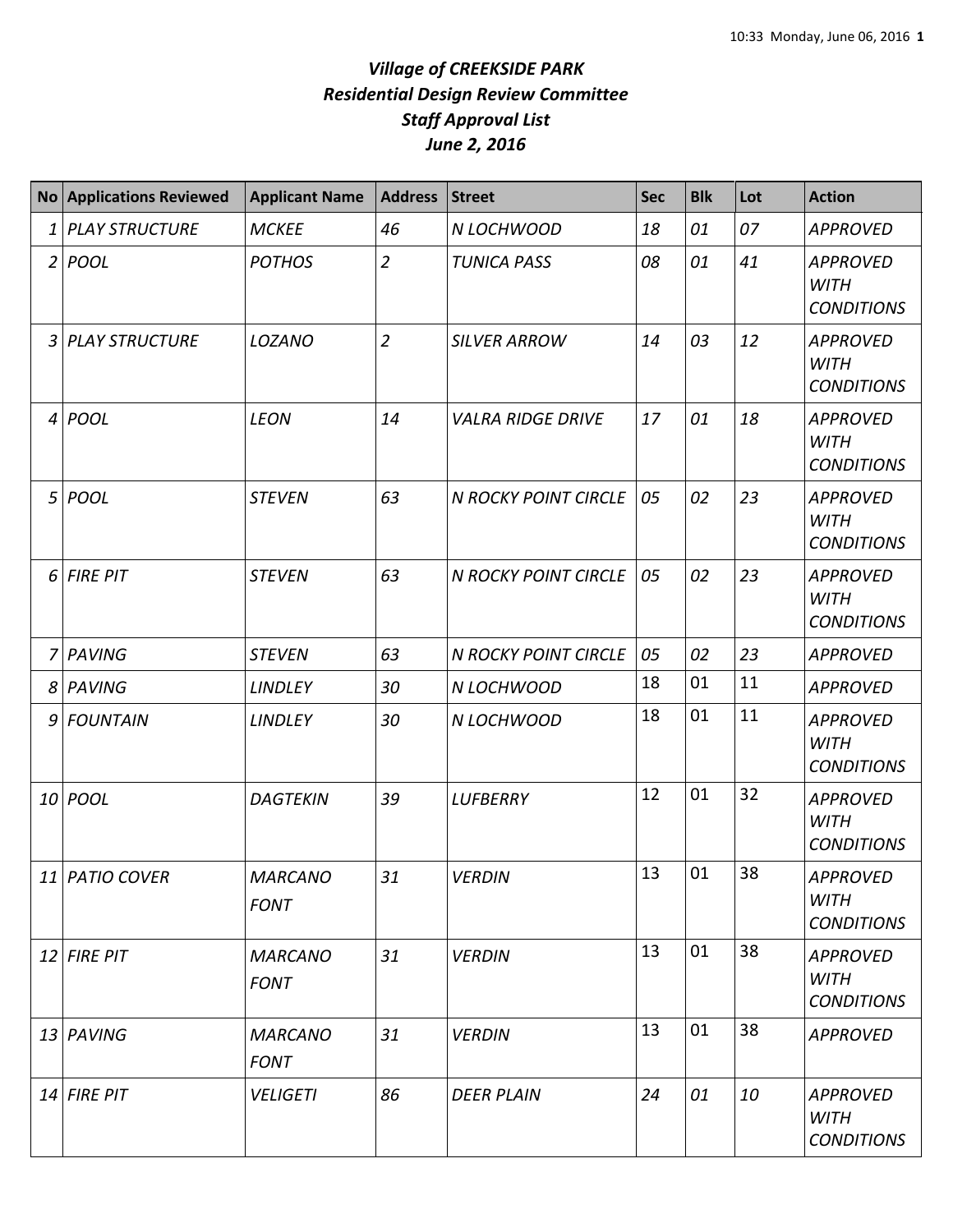| <b>No</b> | <b>Applications Reviewed</b> | <b>Applicant Name</b>          | <b>Address</b> | <b>Street</b>         | <b>Sec</b> | <b>Blk</b> | Lot | <b>Action</b>                                       |
|-----------|------------------------------|--------------------------------|----------------|-----------------------|------------|------------|-----|-----------------------------------------------------|
|           | 15 <i>POOL</i>               | <b>SUTTON</b>                  | 210            | <b>ROCKWELL PARK</b>  | 33         | 10         | 08  | <b>APPROVED</b><br><b>WITH</b><br><b>CONDITIONS</b> |
|           | 16 PERGOLA                   | <b>SUTTON</b>                  | 210            | <b>ROCKWELL PARK</b>  | 33         | 10         | 08  | <b>APPROVED</b><br><b>WITH</b><br><b>CONDITIONS</b> |
| 17        | <b>SUMMER KITCHEN</b>        | <b>SUTTON</b>                  | 210            | <b>ROCKWELL PARK</b>  | 33         | 10         | 08  | <b>APPROVED</b><br><b>WITH</b><br><b>CONDITIONS</b> |
| 18        | <b>TREE REMOVAL</b>          | <b>CAMPO</b><br><b>MANNINO</b> | 158            | <b>ROCKWELL</b>       | 32         | 05         | 06  | <b>APPROVED</b>                                     |
| 19        | <b>TREE REMOVAL</b>          | <b>DIVEN</b>                   | 10             | <b>GULL ROCK</b>      | 05         | 02         | 43  | <b>APPROVED</b>                                     |
|           | 20 <i>POOL</i>               | <b>PEON</b>                    | 10             | <b>KITTATINY</b>      | 03         | 04         | 10  | <b>APPROVED</b><br><b>WITH</b><br><b>CONDITIONS</b> |
| 21        | <b>EXTERIOR LIGHTING</b>     | <b>SHAVRNOCH</b>               | 90             | <b>KENDRICK PINES</b> | 35         | 01         | 04  | <b>APPROVED</b><br><b>WITH</b><br><b>CONDITIONS</b> |
| 22        | <b>COLOR</b>                 | <b>DELERY</b>                  | 30             | PLEASANT POINT        | 08         | 01         | 47  | <b>APPROVED</b>                                     |
| 23        | <b>PATIO COVER</b>           | <b>LOFTUS</b>                  | 31             | <b>RIVER RIDGE</b>    | 03         | 03         | 01  | <b>APPROVED</b><br><b>WITH</b><br><b>CONDITIONS</b> |
|           | 24 SUMMER KITCHEN            | <b>LOFTUS</b>                  | 31             | <b>RIVER RIDGE</b>    | 03         | 03         | 01  | <b>APPROVED</b><br><b>WITH</b><br><b>CONDITIONS</b> |
| 25        | <b>BENCH WALL</b>            | <b>LOFTUS</b>                  | 31             | <b>RIVER RIDGE</b>    | 03         | 03         | 01  | <b>APPROVED</b>                                     |
|           | 26 STORAGE SHED              | <b>LOFTUS</b>                  | 31             | <b>RIVER RIDGE</b>    | 03         | 03         | 01  | <b>APPROVED</b>                                     |
| 27        | <b>TRAMPOLINE</b>            | <b>ZENGO</b>                   | 19             | <b>COHASSET</b>       | 08         | 02         | 15  | <b>APPROVED</b>                                     |
|           | 28 POOL                      | <b>MCGUIRE</b>                 | 15             | <b>TANNERY HILL</b>   | 11         | 01         | 04  | <b>APPROVED</b><br><b>WITH</b><br><b>CONDITIONS</b> |
|           | 29 FIRE PIT                  | <b>MCGUIRE</b>                 | 15             | <b>TANNERY HILL</b>   | 11         | 01         | 04  | <b>APPROVED</b><br><b>WITH</b><br><b>CONDITIONS</b> |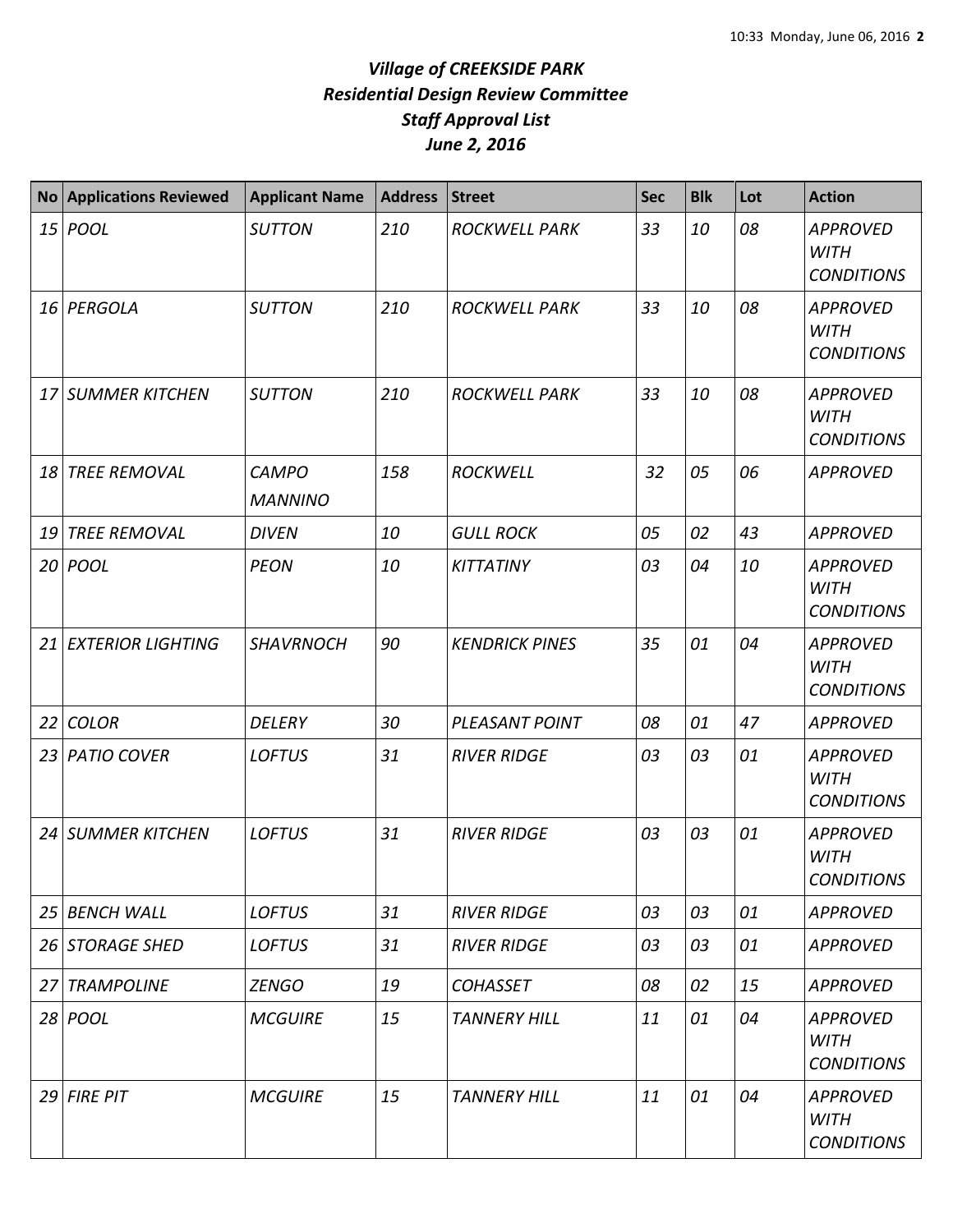| <b>No</b> | <b>Applications Reviewed</b> | <b>Applicant Name</b> | <b>Address</b> | <b>Street</b>          | Sec | <b>Blk</b> | Lot | <b>Action</b>                                       |
|-----------|------------------------------|-----------------------|----------------|------------------------|-----|------------|-----|-----------------------------------------------------|
|           | 30 <i>POOL</i>               | <b>ANDERE</b>         | 127            | <b>N GREENPRINT</b>    | 02  | 01         | 06  | <b>APPROVED</b><br><b>WITH</b><br><b>CONDITIONS</b> |
|           | 31 SUMMER KITCHEN            | <b>ANDERE</b>         | 127            | <b>N GREENPRINT</b>    | 02  | 01         | 06  | <b>APPROVED</b><br><b>WITH</b><br><b>CONDITIONS</b> |
|           | 32 <i>POOL</i>               | CALL                  | 50             | <b>CANTERBOROUGH</b>   | 02  | 02         | 53  | <b>APPROVED</b><br><b>WITH</b><br><b>CONDITIONS</b> |
|           | 33 <i>POOL</i>               | CALL                  | 50             | <b>CANTERBOROUGH</b>   | 02  | 02         | 53  | <b>APPROVED</b><br><b>WITH</b><br><b>CONDITIONS</b> |
| 34        | <b>GAZEBO</b>                | <b>ORTIZ</b>          | 51             | <b>TIDWILLOW</b>       | 02  | 02         | 22  | <b>APPROVED</b>                                     |
|           | 35 PATIO                     | <b>ORTIZ</b>          | 51             | <b>TIDWILLOW</b>       | 02  | 02         | 22  | <b>APPROVED</b>                                     |
|           | 36 COLOR                     | <b>CRANDALL</b>       | 18             | <b>BAY MILLS</b>       |     |            |     | <b>APPROVED</b>                                     |
|           | 37 PLAY STRUCTURE            | <b>HUBER</b>          | 10             | <b>WOODED OVERLOOK</b> | 19  | 01         | 08  | <b>APPROVED</b>                                     |
|           | 38 PLAY STRUCTURE            | <b>ADAMS</b>          | 54             | <b>TIDWILLOW</b>       | 02  | 02         | 24  | <b>APPROVED</b><br><b>WITH</b><br><b>CONDITIONS</b> |
|           | 39 <i>POOL</i>               | <b>NOTO</b>           | 14             | <b>WOODED OVERLOOK</b> | 19  | 01         | 07  | <b>APPROVED</b><br><b>WITH</b><br><b>CONDITIONS</b> |
|           | 40 PERGOLA                   | <b>NOTO</b>           | 14             | <b>WOODED OVERLOOK</b> | 19  | 01         | 07  | <b>APPROVED</b><br><b>WITH</b><br><b>CONDITIONS</b> |
|           | 41 SUMMER KITCHEN            | <b>NOTO</b>           | 14             | <b>WOODED OVERLOOK</b> | 19  | 01         | 07  | <b>APPROVED</b><br><b>WITH</b><br><b>CONDITIONS</b> |
|           | 42 POOL BATH                 | <b>GORRAEZ</b>        | 143            | <b>CURRYDALE</b>       | 10  | 01         | 29  | <b>APPROVED</b><br>WITH<br><b>CONDITIONS</b>        |
|           | $43$ FIRE PIT                | <b>GORRAEZ</b>        | 143            | <b>CURRYDALE</b>       | 10  | 01         | 29  | <b>APPROVED</b><br><b>WITH</b><br><b>CONDITIONS</b> |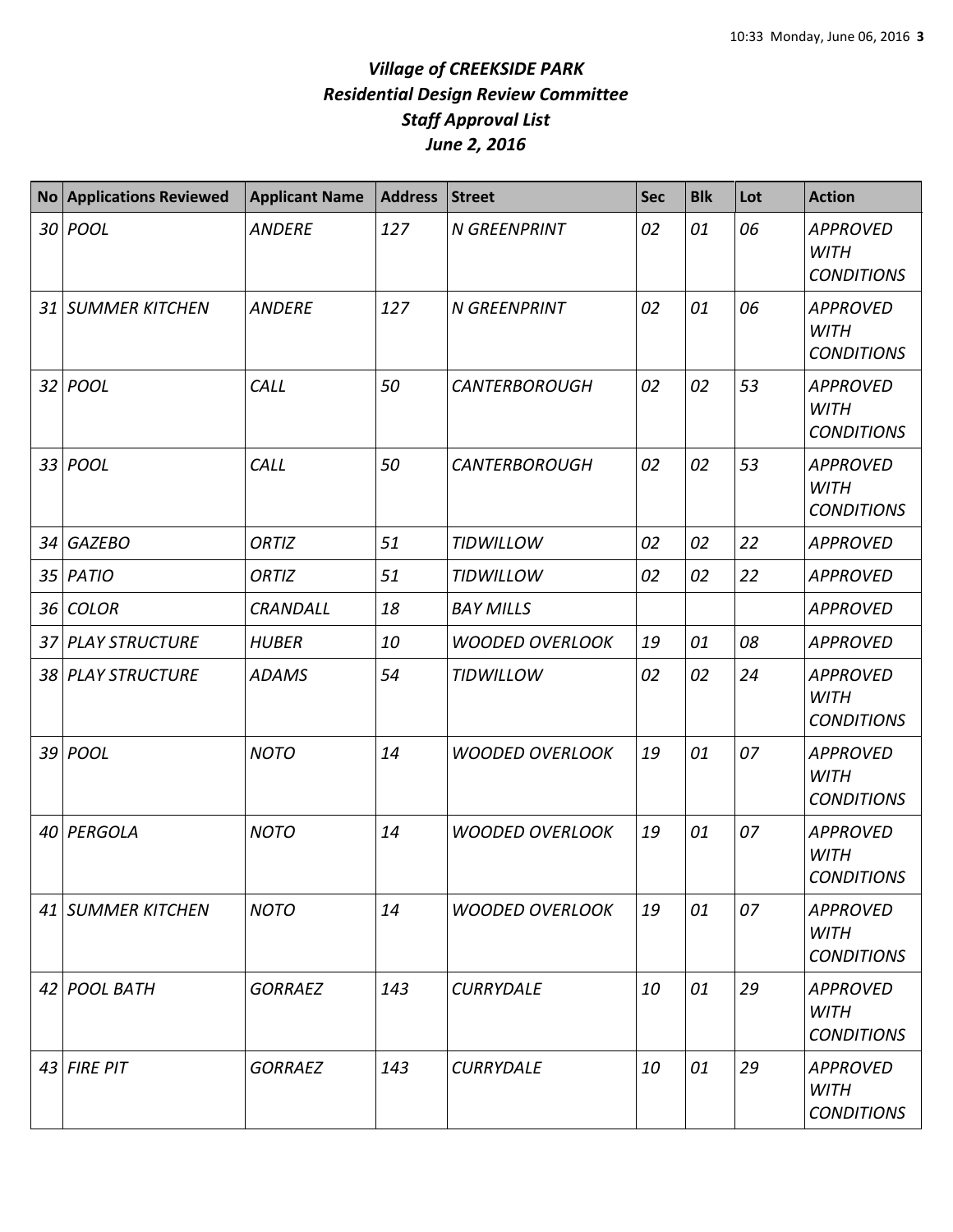|    | No Applications Reviewed        | <b>Applicant Name</b> | Address        | <b>Street</b>        | <b>Sec</b> | <b>Blk</b> | Lot | <b>Action</b>                                       |
|----|---------------------------------|-----------------------|----------------|----------------------|------------|------------|-----|-----------------------------------------------------|
|    | 44 POOL                         | <b>DICHARRY</b>       | 46             | <b>JASPERS RIDGE</b> | 27         | 01         | 13  | <b>APPROVED</b><br><b>WITH</b><br><b>CONDITIONS</b> |
|    | 45 FIRE PIT                     | <b>DICHARRY</b>       | 46             | <b>JASPERS RIDGE</b> | 27         | 01         | 13  | <b>APPROVED</b><br><b>WITH</b><br><b>CONDITIONS</b> |
| 46 | <b>GAZEBO</b>                   | <b>DICHARRY</b>       | 46             | <b>JASPERS RIDGE</b> | 27         | 01         | 13  | <b>APPROVED</b><br><b>WITH</b><br><b>CONDITIONS</b> |
| 47 | <b>BASKETBALL GOAL</b>          | <b>OMONIWA</b>        | 10             | <b>HOLLYFLOWER</b>   | 15         | 01         | 21  | <b>APPROVED</b>                                     |
|    | 48 POOL                         | <b>DE DIEGO</b>       | 51             | <b>N BACOPA</b>      | 07         | 06         | 02  | <b>APPROVED</b><br><b>WITH</b><br><b>CONDITIONS</b> |
| 49 | <b>PLAY STRUCTURE</b>           | <b>VELEZ</b>          | 23             | <b>HEDGEDALE</b>     | 36         | 05         | 02  | <b>APPROVED</b>                                     |
|    | 50 POOL                         | <b>KASER</b>          | $\overline{3}$ | <b>VERDIN</b>        | 13         | 01         | 31  | <b>APPROVED</b><br><b>WITH</b><br><b>CONDITIONS</b> |
| 51 | <b>COLOR</b>                    | <b>CALDERON</b>       | 94             | <b>WYATT OAKS</b>    | 22         | 02         | 57  | <b>APPROVED</b>                                     |
| 52 | <b>GENERATOR</b>                | <b>F SIMON TEXAS</b>  | 15             | <b>GARDEN PATH</b>   | 09         | 01         | 15  | <b>APPROVED</b><br><b>WITH</b><br><b>CONDITIONS</b> |
| 53 | <b>FENCE</b>                    | <b>LITTLEFIELD</b>    | 47             | <b>WRANGLER PASS</b> | 15         | 01         | 12  | <b>APPROVED</b>                                     |
| 54 | <b>GENERATOR</b>                | <b>THOMAS</b>         | 39             | <b>VALERA RIDGE</b>  | 17         | 01         | 31  | <b>APPROVED</b><br><b>WITH</b><br><b>CONDITIONS</b> |
|    | 55 DETACHED<br><b>STRUCTURE</b> | <b>THOMAS</b>         | 39             | <b>VALERA RIDGE</b>  | 17         | 01         | 31  | <b>APPROVED</b>                                     |
|    | 56 PLAY STRUCTURE               | <b>ESTRADA</b>        | 102            | <b>PINTO POINT</b>   | 12         | 01         | 64  | <b>APPROVED</b>                                     |
|    | 57 FIRE PIT                     | <b>MENTA</b>          | 15             | <b>BRITTANY ROSE</b> | 14         | 01         | 09  | <b>APPROVED</b><br><b>WITH</b><br><b>CONDITIONS</b> |
|    | 58 POOL                         | <b>MENTA</b>          | 15             | <b>BRITTANY ROSE</b> | 14         | 01         | 09  | <b>APPROVED</b><br><b>WITH</b><br><b>CONDITIONS</b> |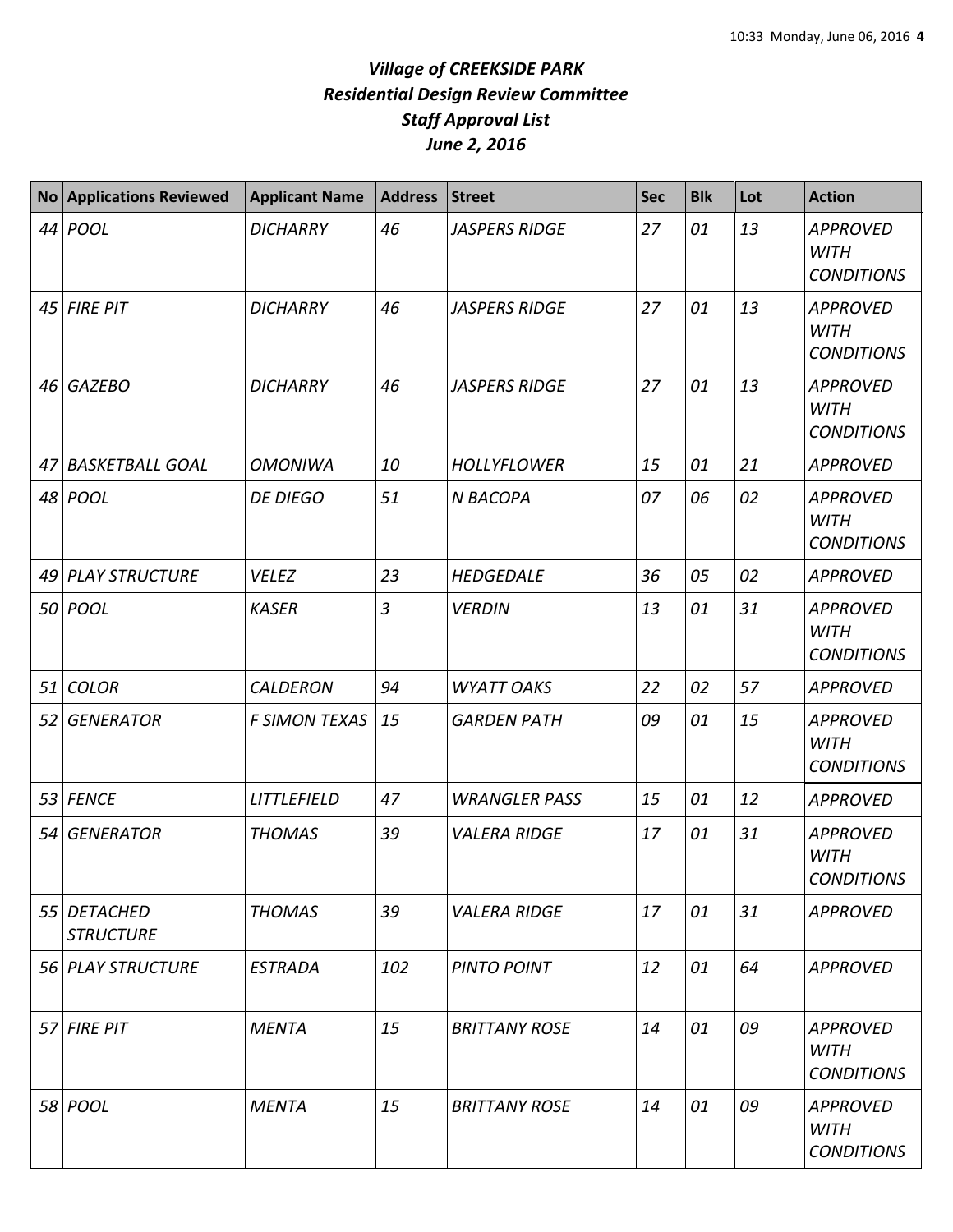|      | <b>No Applications Reviewed</b> | <b>Applicant Name</b>              | Address        | <b>Street</b>         | <b>Sec</b> | <b>Blk</b> | Lot | <b>Action</b>                                       |
|------|---------------------------------|------------------------------------|----------------|-----------------------|------------|------------|-----|-----------------------------------------------------|
|      | 59 PATIO COVER                  | <b>MONROY</b>                      | 254            | <b>TORTOISE CREEK</b> | 08         | 01         | 75  | <b>APPROVED</b><br><b>WITH</b><br><b>CONDITIONS</b> |
|      | 60 PATIO COVER                  | <b>MONROY</b>                      | 254            | <b>TORTOISE CREEK</b> | 08         | 01         | 75  | <b>APPROVED</b><br><b>WITH</b><br><b>CONDITIONS</b> |
|      | $61$ POOL                       | <b>BROWN</b>                       | 66             | <b>SHASTA BEND</b>    | 22         | 01         | 01  | <b>APPROVED</b><br><b>WITH</b><br><b>CONDITIONS</b> |
|      | 62 SUMMER KITCHEN               | <b>URQUIZA</b>                     | 46             | <b>LIBERTY BRANCH</b> | 32         | 08         | 04  | <b>APPROVED</b><br><b>WITH</b><br><b>CONDITIONS</b> |
| 63   | <b>POOL</b>                     | <b>HUSSAIN</b>                     | 63             | <b>FREESIA</b>        | 13         | 01         | 27  | <b>APPROVED</b><br><b>WITH</b><br><b>CONDITIONS</b> |
| 64 I | PERGOLA                         | <b>QADIR</b>                       | $\overline{2}$ | <b>SEGO LILY</b>      | 13         | 01         | 72  |                                                     |
| 65   | <b>SUMMER KITCHEN</b>           | <b>QADIR</b>                       | $\overline{2}$ | <b>SEGO LILY</b>      | 13         | 01         | 72  | <b>APPROVED</b><br><b>WITH</b><br><b>CONDITIONS</b> |
|      | 66 POOL                         | <b>PLETTNER</b>                    | 71             | <b>BEACONS LIGHT</b>  | 19         | 01         | 15  | <b>APPROVED</b><br><b>WITH</b><br><b>CONDITIONS</b> |
|      | 67 POOL                         | <b>BROWN</b>                       | $\overline{2}$ | <b>BRITTANY ROSE</b>  | 14         | 01         | 12  | <b>APPROVED</b><br><b>WITH</b><br><b>CONDITIONS</b> |
|      | 68 FIRE PIT                     | <b>BROWN</b>                       | $\overline{2}$ | <b>BRITTANY ROSE</b>  | 14         | 01         | 12  | <b>APPROVED</b><br><b>WITH</b><br><b>CONDITIONS</b> |
|      | 69 GENERATOR                    | ALUBIA LLC                         | 22             | <b>GARDEN PATH</b>    | 09         | 01         | 08  | <b>APPROVED</b><br><b>WITH</b><br><b>CONDITIONS</b> |
|      | 70 GENERATOR                    | <b>F SIMON TEXAS</b><br><b>LLC</b> | 15             | <b>GARDEN PATH</b>    | 09         | 01         | 15  | <b>APPROVED</b><br><b>WITH</b><br><b>CONDITIONS</b> |
|      | 71 POOL                         | <b>HAGAN</b>                       | 107            | <b>SPINCASTER</b>     | 17         | 02         | 10  | <b>APPROVED</b><br><b>WITH</b><br><b>CONDITIONS</b> |